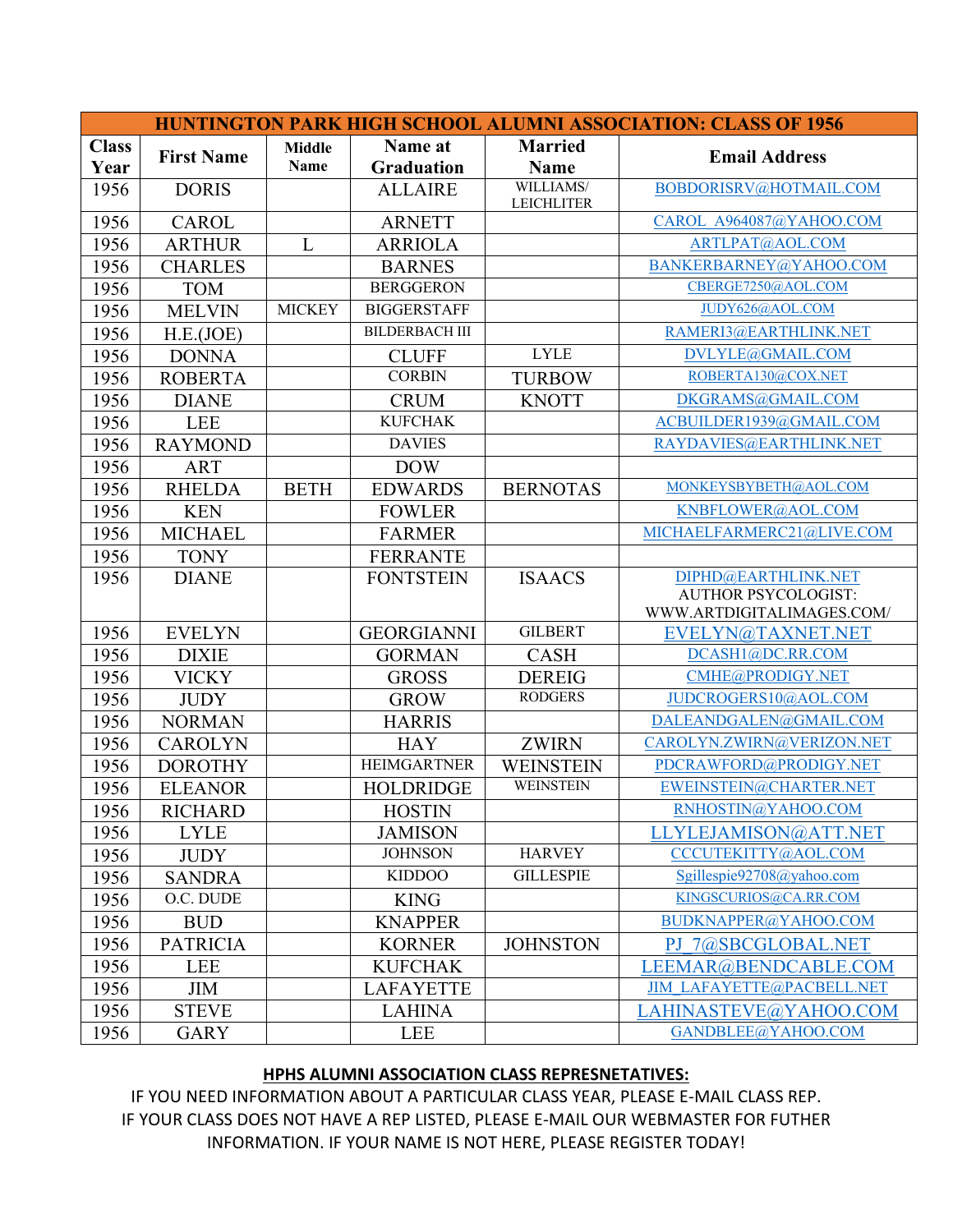| <b>HUNTINGTON PARK HIGH SCHOOL ALUMNI ASSOCIATION: CLASS OF 1956</b> |                |               |                  |                                 |                           |  |  |
|----------------------------------------------------------------------|----------------|---------------|------------------|---------------------------------|---------------------------|--|--|
| 1956                                                                 | <b>DEWEY</b>   |               | <b>MARINE</b>    |                                 | DMARINE@SOCAL.RR.COM      |  |  |
| 1956                                                                 | <b>EVELYN</b>  |               | <b>MAYER</b>     | <b>HART</b>                     | CROCSSWAMP@YAHOO.COM      |  |  |
| 1956                                                                 | <b>RAY</b>     |               | <b>MOORE</b>     |                                 | PRMOOREINAZ@YAHOO.COM     |  |  |
| 1956                                                                 | <b>NORMAN</b>  |               | <b>NELSON</b>    | <b>IS IN HOSPICE</b>            | NORM@COMPASSIONRADIO.COM  |  |  |
|                                                                      |                |               |                  | <b>CARE NOW</b><br>PLEASE EMAIL |                           |  |  |
|                                                                      |                |               |                  | HIM.                            |                           |  |  |
| 1956                                                                 | <b>DIANA</b>   |               | <b>REESE</b>     | <b>MOSES (REP)</b>              | LADYDEANE@AOL.COM         |  |  |
| 1956                                                                 | PAT            |               | <b>RENFRO</b>    | <b>ESTRADA</b>                  | LOVESWEETZ38@YAHOO.COM    |  |  |
| 1956                                                                 | <b>MARIE</b>   |               | <b>ROY</b>       |                                 | MARIE.JOY@SBCGLOBAL.NET   |  |  |
| 1956                                                                 | <b>PAULA</b>   |               | <b>SHOEMAKER</b> | <b>MCCOY</b>                    | PAULAMCSHOE@AOL.COM       |  |  |
| 1956                                                                 | <b>ORLEAN</b>  |               | <b>SLAUGHTER</b> | LAMB, COOK,<br>HOYT             | ORLEANHOYT@YAHOO.COM      |  |  |
| 1956                                                                 | <b>WILLIAM</b> | <b>BILL</b>   | <b>SMITH</b>     |                                 | OUTSIDERSART@NETSCAPE.COM |  |  |
| 1956                                                                 | <b>ROSALE</b>  |               | <b>SNOW</b>      | <b>BOLSTAD</b>                  | BOLERS@OLYPEN.COM         |  |  |
| 1956                                                                 | <b>ED</b>      |               | <b>STONE</b>     |                                 | STNEDWARD@AOL.COM         |  |  |
| 1956                                                                 | <b>DONNA</b>   |               | <b>UNRUH</b>     |                                 |                           |  |  |
| 1956                                                                 | <b>WARREN</b>  |               | <b>VROOMAN</b>   |                                 | WARRENIN@YAHOO.COM        |  |  |
| 1956                                                                 | <b>STEVE</b>   |               | <b>WEINSTEIN</b> |                                 | SWEINSTE@CALPOLY.EDU      |  |  |
| 1956                                                                 | <b>NADINE</b>  |               | <b>WILLAMS</b>   | <b>HOLLINGSWORTH</b>            | NADINEW@VERIZON.NET       |  |  |
| 1956                                                                 | <b>ROBERTA</b> |               | <b>WILLIAMS</b>  | <b>STEVENS</b>                  | RSTEVENES3@COX.NET        |  |  |
| 1956                                                                 | <b>RICHARD</b> |               | <b>YAROSH</b>    |                                 | DICKYAROSH@SBCGLOBAL.NET  |  |  |
| 1956                                                                 | <b>BARBARA</b> |               | <b>ECKER</b>     |                                 | BARBARAWPHD@AOL.COM       |  |  |
| 1956                                                                 | <b>IGNACIO</b> | <b>SMILEY</b> | <b>ALARCON</b>   |                                 | PASSED ON                 |  |  |
| 1956                                                                 | <b>HARRIET</b> |               | <b>BAKER</b>     | <b>CARTER</b>                   | PASSED ON 2008            |  |  |
| 1956                                                                 | <b>JUDY</b>    |               | <b>BENNETT</b>   | <b>JUAREZ</b>                   | PASSED ON 2004            |  |  |
| 1956                                                                 | <b>GERALD</b>  |               | <b>BERGERON</b>  |                                 | <b>PASSED ON</b>          |  |  |
| 1956                                                                 | <b>MARTHA</b>  |               | <b>BRADLEY</b>   | <b>KUFCHAK</b>                  | <b>PASSED ON</b>          |  |  |
| 1956                                                                 | <b>JOE</b>     |               | <b>BROADBENT</b> |                                 | PASSED ON 2013            |  |  |
| 1956                                                                 | <b>BARBARA</b> |               | <b>DANIEL</b>    |                                 | PASSED ON                 |  |  |
| 1956                                                                 | <b>ELEANOR</b> |               | <b>DYNER</b>     | <b>KOTTARAS</b>                 | PASSED ON 2007            |  |  |
| 1956                                                                 | <b>SHARON</b>  |               | <b>FILTER</b>    | <b>MOORE</b>                    | PASSED ON 2008            |  |  |
| 1956                                                                 | <b>PATTY</b>   |               | <b>HUGHES</b>    |                                 | PASSED ON                 |  |  |
| 1956                                                                 | <b>DOUGLAS</b> |               | <b>IVANOFF</b>   |                                 | PASSED ON 1990            |  |  |
| 1956                                                                 | WILLIAM        |               | <b>LIPSCOMB</b>  |                                 | PASSED ON 2011            |  |  |
| 1956                                                                 | <b>GORDON</b>  |               | <b>MACKAY</b>    |                                 | <b>PASSED ON</b>          |  |  |
| 1956                                                                 | <b>DONNA</b>   |               | <b>MAHER</b>     | <b>CALLAHAN</b>                 | PASSED ON 2009            |  |  |
| 1956                                                                 | <b>JOHN</b>    |               | <b>MACARTHY</b>  |                                 | PASSED ON 2006            |  |  |
| 1956                                                                 | <b>NORM</b>    |               | <b>PINCOCK</b>   |                                 | PASSED ON 2015            |  |  |
| 1956                                                                 | WILLIAM        |               | <b>SECHRIST</b>  |                                 | PASSED ON 2004            |  |  |
| 1956                                                                 | <b>JANET</b>   |               | <b>VIA</b>       | <b>LOUIS</b>                    | PASSED ON 2012            |  |  |
| 1956                                                                 | <b>EDWARD</b>  |               | <b>WAITMAN</b>   |                                 | PASSED ON 2014            |  |  |
| 1956                                                                 | <b>JOHN</b>    |               | <b>WHITE</b>     |                                 | PASSED ON 1996            |  |  |

## **HPHS ALUMNI ASSOCIATION CLASS REPRESNETATIVES:**

IF YOU NEED INFORMATION ABOUT A PARTICULAR CLASS YEAR, PLEASE E-MAIL CLASS REP. IF YOUR CLASS DOES NOT HAVE A REP LISTED, PLEASE E-MAIL OUR WEBMASTER FOR FUTHER INFORMATION. IF YOUR NAME IS NOT HERE, PLEASE REGISTER TODAY!